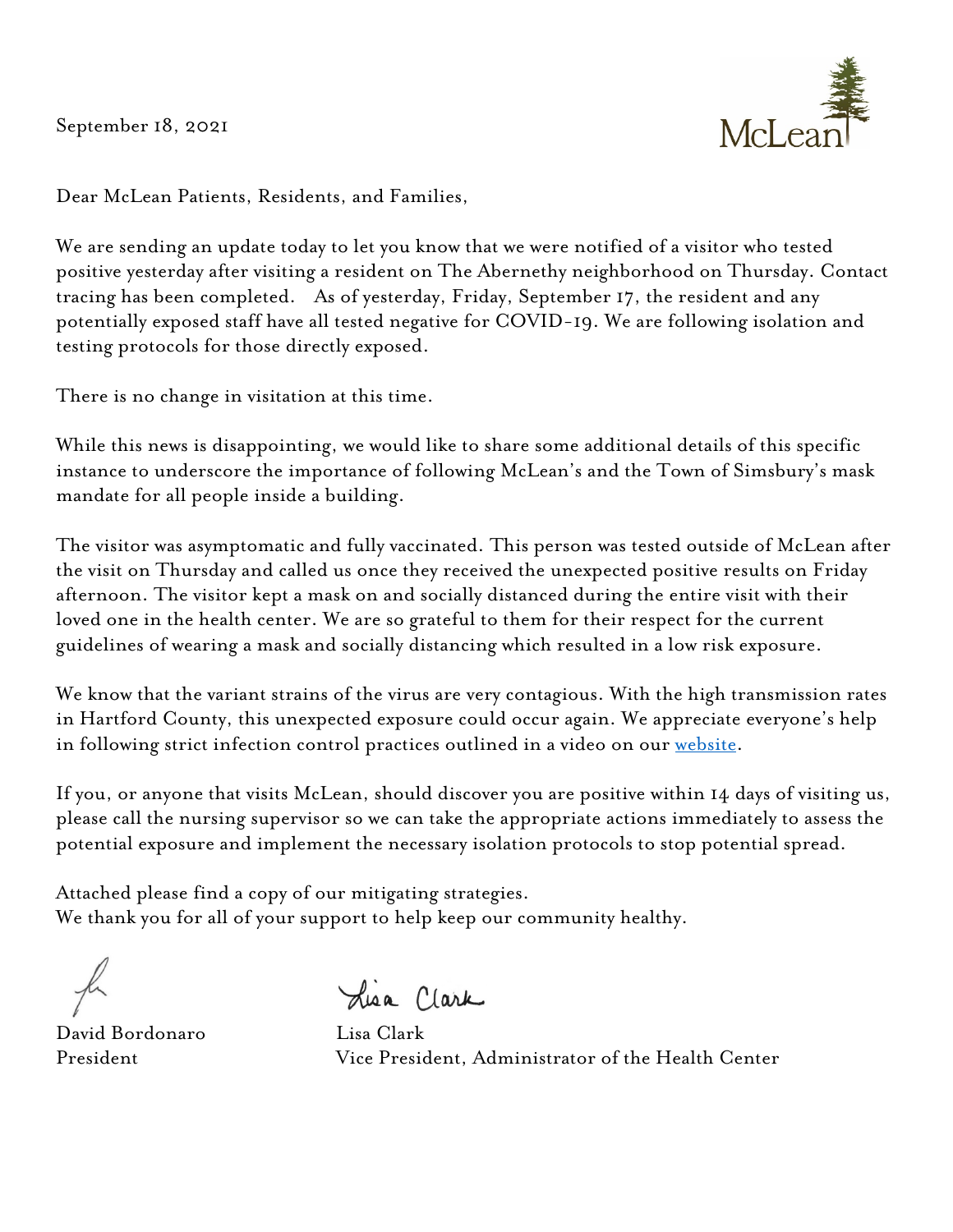## Visitation Guidelines and Scheduling

Note: Compassionate care visits continue to be arranged through the nursing staff after completing our clinical review. These are for significant changes in condition <u>or</u> end of life.

- Please bring your driver's license or photo ID. Also, please do not visit if you are not feeling well and be sure to abide by all travel guidelines, found here: https://portal.ct.gov/coronavirus/travel.
- Visitors must wear tight-fitting masks into our building and be screened at the front entrance of our health center.
- If visitors and the resident are fully vaccinated, everyone will need to wear a tight-fitting mask at all times while visiting inside our building (in all inside visitation locations including the resident's room), but they do not need to socially distance from the resident.
- If visitors and/or the resident are unvaccinated, everyone will need to wear a tight-fitting mask at all times inside our building, as well as socially distance from the resident.
- This also means that food and drink will not be allowed during inside visits, but they can be enjoyed during outside visits and in accordance with the resident's diet.
- Social distancing is required around all others.
- All visitors must be educated on the core principles of infection prevention prior to their arrival. Visitors may visit our website, scroll to the bottom of the home page to the Family Site and click on the Visitor's Guide. Visitors will be asked, at the health screening machine, to verify they have reviewed it.